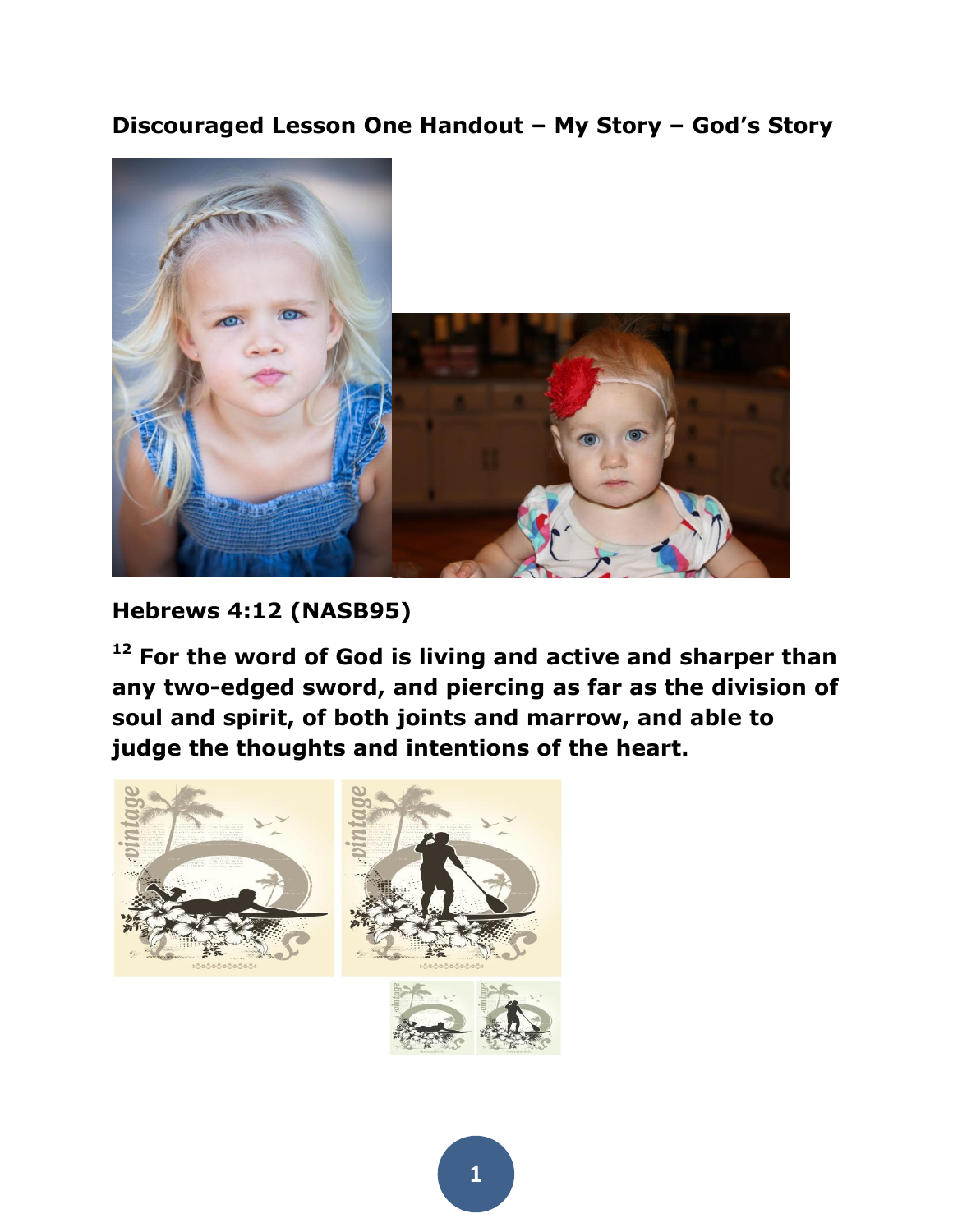

## **2 Corinthians 11:24–27 (AMP)**

**<sup>24</sup> Five times I received from [the hands of] the Jews forty [lashes all] but one; <sup>25</sup> Three times I have been beaten with rods; once I was stoned. Three times I have been aboard a ship wrecked at sea; a [whole] night and a day I have spent [adrift] on the deep; <sup>26</sup> Many times on journeys, [exposed to] perils from rivers, perils from bandits, perils from [my own] nation, perils from the Gentiles, perils in the city, perils in the desert places, perils in the sea, perils from those posing as believers [but destitute of Christian knowledge and piety]; <sup>27</sup> In toil and hardship, watching often [through sleepless nights], in hunger and thirst, frequently driven to fasting by want, in cold and exposure** *and* **lack of clothing.** 

### **Acts 27 (NASB95)**

**<sup>1</sup> When it was decided that we would sail for Italy, they proceeded to deliver Paul and some other prisoners to a centurion of the Augustan cohort named Julius.**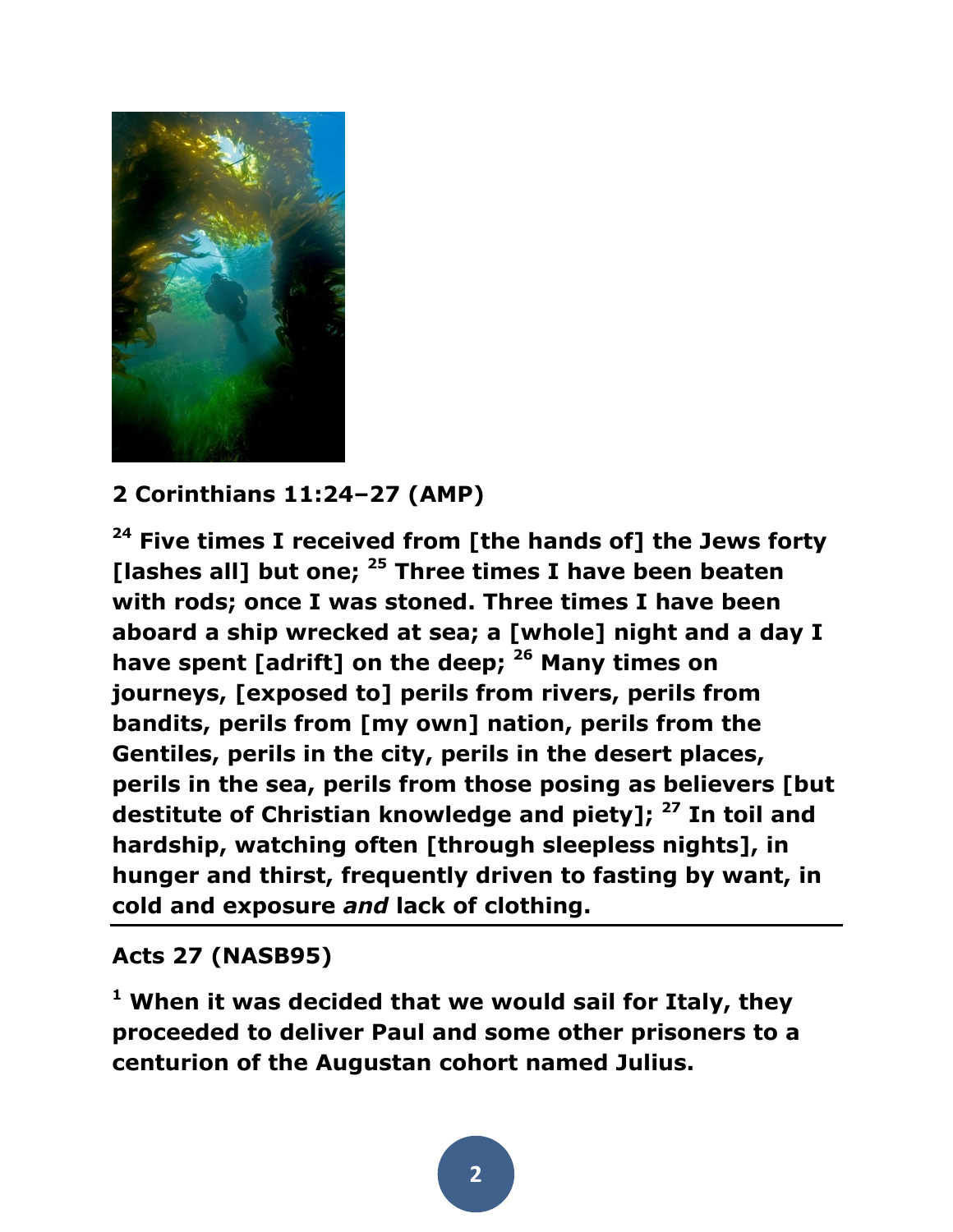**<sup>3</sup> The next day we put in at Sidon; and Julius treated Paul with consideration and allowed him to go to his friends and receive care.**

**<sup>14</sup> But before very long there rushed down from the land a violent wind, called Euraquilo; (typhoon)**

**<sup>18</sup> The next day as we were being violently storm-tossed, they began to jettison the cargo; <sup>19</sup> and on the third day they threw the ship's tackle overboard with their own hands. <sup>20</sup> Since neither sun nor stars appeared for many days, and no small storm was assailing** *us,* **from then on all hope of our being saved was gradually abandoned.**

**<sup>21</sup> When they had gone a long time without food…**

**<sup>41</sup> But striking a reef where two seas met, they ran the vessel aground; and the prow stuck fast and remained immovable, but the stern** *began* **to be broken up by the force** *of the waves.* **<sup>42</sup> The soldiers' plan was to kill the prisoners, so that none** *of them* **would swim away and escape; <sup>43</sup> but the centurion, wanting to bring Paul safely through, kept them from their intention, and commanded that those who could swim should jump overboard first and get to land,** 

#### **Acts 28 (NASB95)**

**<sup>1</sup> When they had been brought safely through, then we found out that the island was called Malta. <sup>2</sup> The natives showed us extraordinary kindness; for because of the rain that had set in and because of the cold, they kindled a fire and received us all.**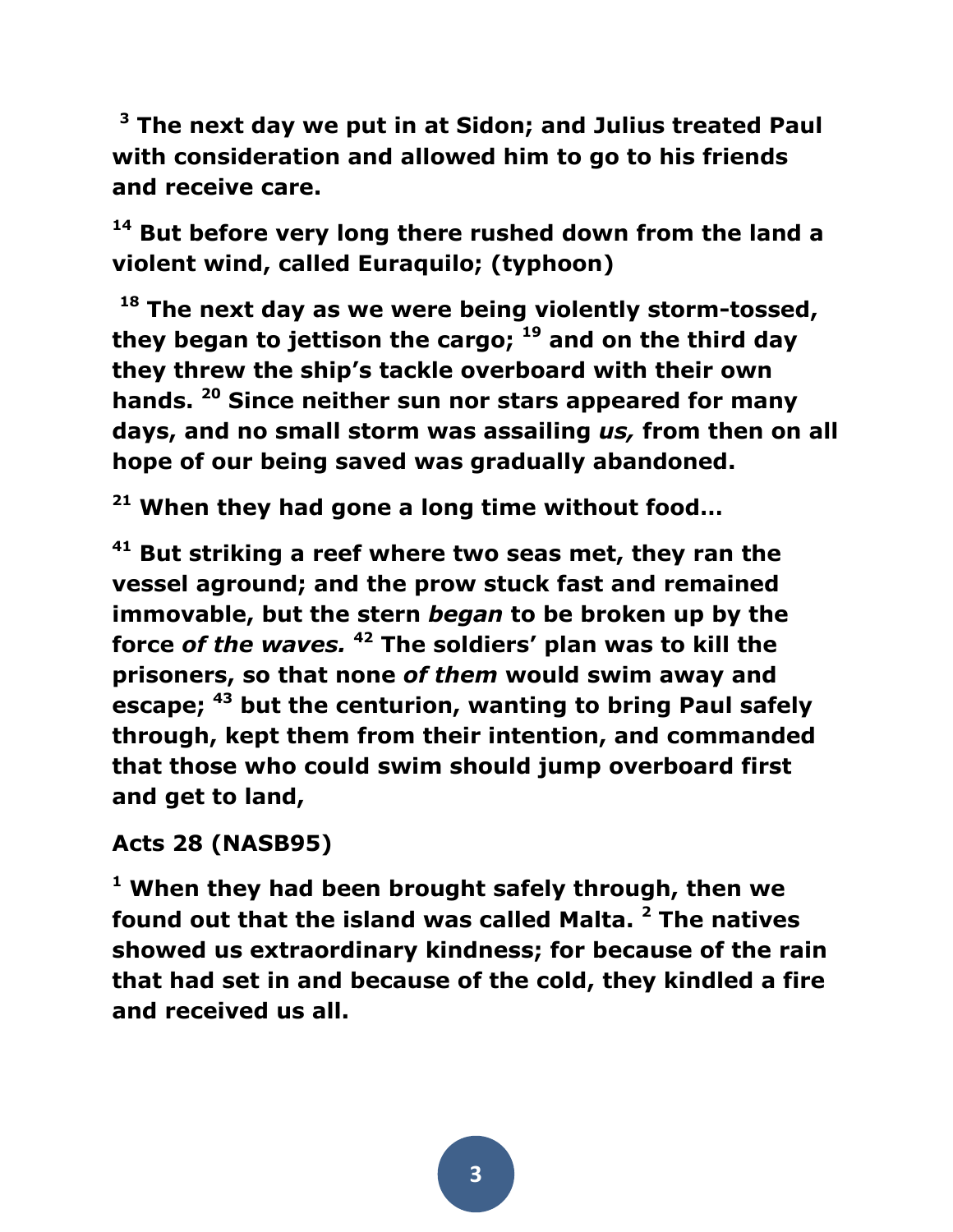**<sup>3</sup> But when Paul had gathered a bundle of sticks and laid them on the fire, a viper came out because of the heat and fastened itself on his hand.** 

# **2 Timothy 4:7 (NASB95)**

**7 I have fought the good fight, I have finished the course, I have kept the faith;** 

# *I am a part of God's story and my life is His and I have committed my life to Him to use me any way He pleases in order to make HIS NAME GREAT.*

American Ebola victim Dr. Kent Brantly is on the mend. "I am writing this update from my isolation room at Emory University Hospital, where the doctors and nurses are providing the very best care possible," he says. "I am growing stronger every day, and I thank God for His mercy as I have wrestled with this terrible disease."

Brantly is [one of two Americans](http://www.people.com/article/two-ebola-patients-will-be-transported-to-atlanta) flown from Liberia to Emory University Hospital for treatment, the other being 59-year-old missionary Nancy Writebol.

Brantly adds: "My wife Amber and I, along with our two children, did not move to Liberia for the specific purpose of fighting Ebola. We went to Liberia because we believe God called us to serve Him at ELWA Hospital."

"One thing I have learned is that following God often leads us to unexpected places. When Ebola spread into Liberia, my usual hospital work turned more and more toward treating the